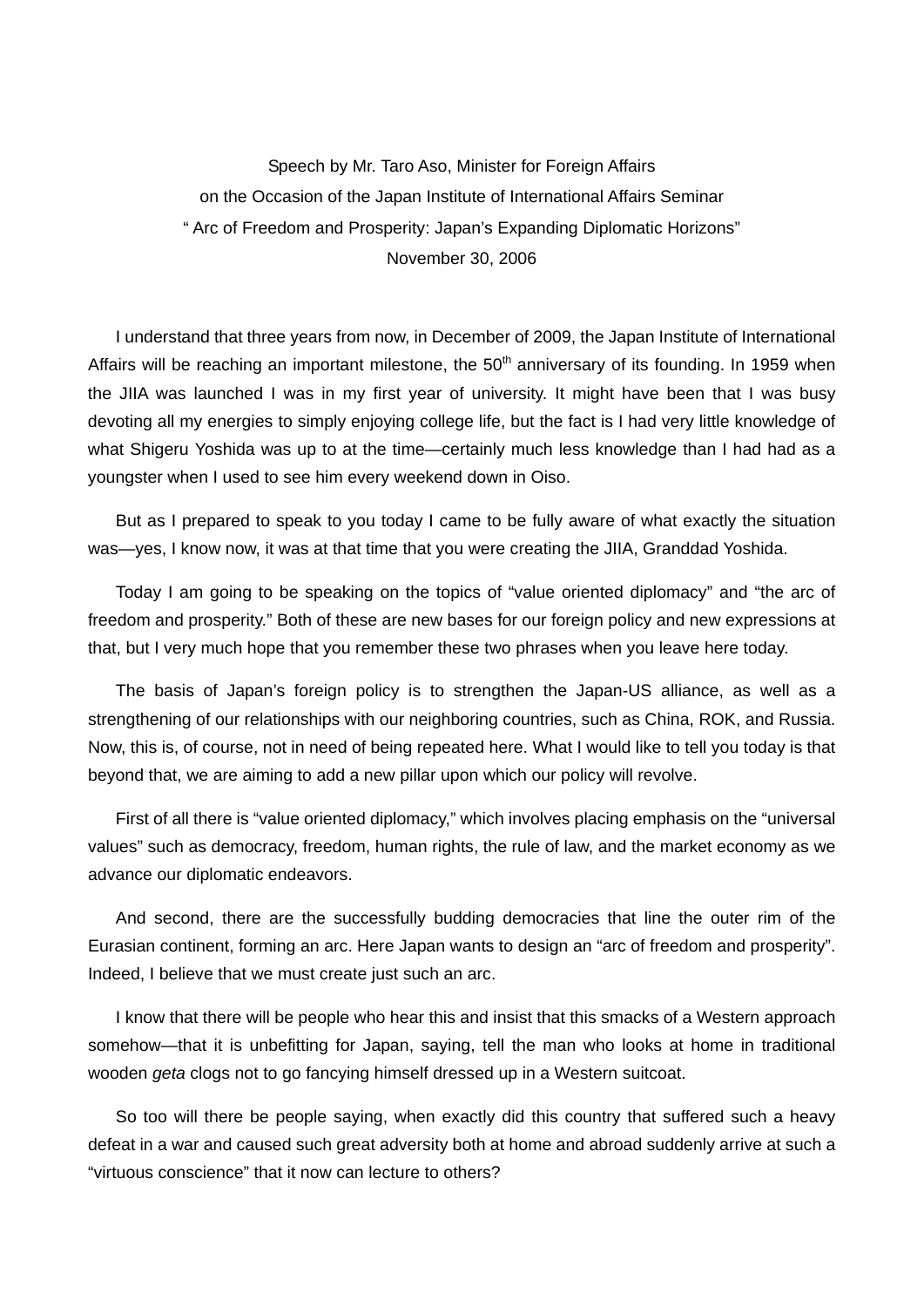And yet to that I can only reply that it is not normal to insist that the "self" that one sees in the mirror is merely an imitation or a clever invention; what one sees when one looks in the mirror is the real thing.

You can forget everything else you hear today. But Japan is already of age, and what we need is to let go of that way of thinking that makes us squirm when we see our reflection in the mirror. We need to be able to look at it without feeling ill at ease. That is my view on things.

Generally speaking, it is the attitude that is rooted in neither arrogance nor servility that is most appropriate, and if we examine things with an open mind, shedding ourselves of our preconceived notions, what we find is that—obvious as it may be—modern Japan is the country it is today through the long succession of events in her history.

In the case of democracy, a long string of experiences and failures is necessary for a democracy to mature. In Japan's case, we typically say that democracy started in the Meiji era, but concepts such as the rule of law and observance of contracts are those that Japan has had from quite long ago. There is some lively discussion going on about what we should consider the proper start line to be, such as the Seventeen Article Constitution that existed some 1400 years ago, or the *Joei Shikimoku* code formulated some 800 years ago during the Kamakura era.

Yet what I regard as critically important was the blossoming of a civic civilization that took place during the Edo period.

If you look for example at the book lenders of the day, it seems that a single book lender would have over a hundred customers. When a new title was released, the book lenders would put it into a bag and take it round to their customers. The customers would then slice open the seal on the bag to get the latest release. This, incidentally, is where the word for "the latest release," *fukiri*—literally "seal-slicing"—has its origins, and we still use that word to this day, although in recent years to describe the release of new movies.

What we know from the advertisements printed within the books and other such clues was that the reading public spanned a broad segment of the population, from samurai to townsmen to their wives and kids. What's more, this was not a phenomenon limited to Edo or Osaka and its surroundings by any means; it seems that there were any number of these book lenders carrying their wares around in every corner of the country.

With such a large proportion of the common folk reading things for entertainment even in the Edo era, then it is no wonder that in modern Japan *manga* has flourished.

In any event, the Japan of the Edo era was a society characterized by peace and amicable goodwill, to such an extent that we can say it was truly rare. If we were to rephrase that in the terminology of the modern day we could say it was a society in which there was relatively good governance. It was because these foundations existed that in the case of Japan modern institutions could be fitted atop them with ease. This is how I view it.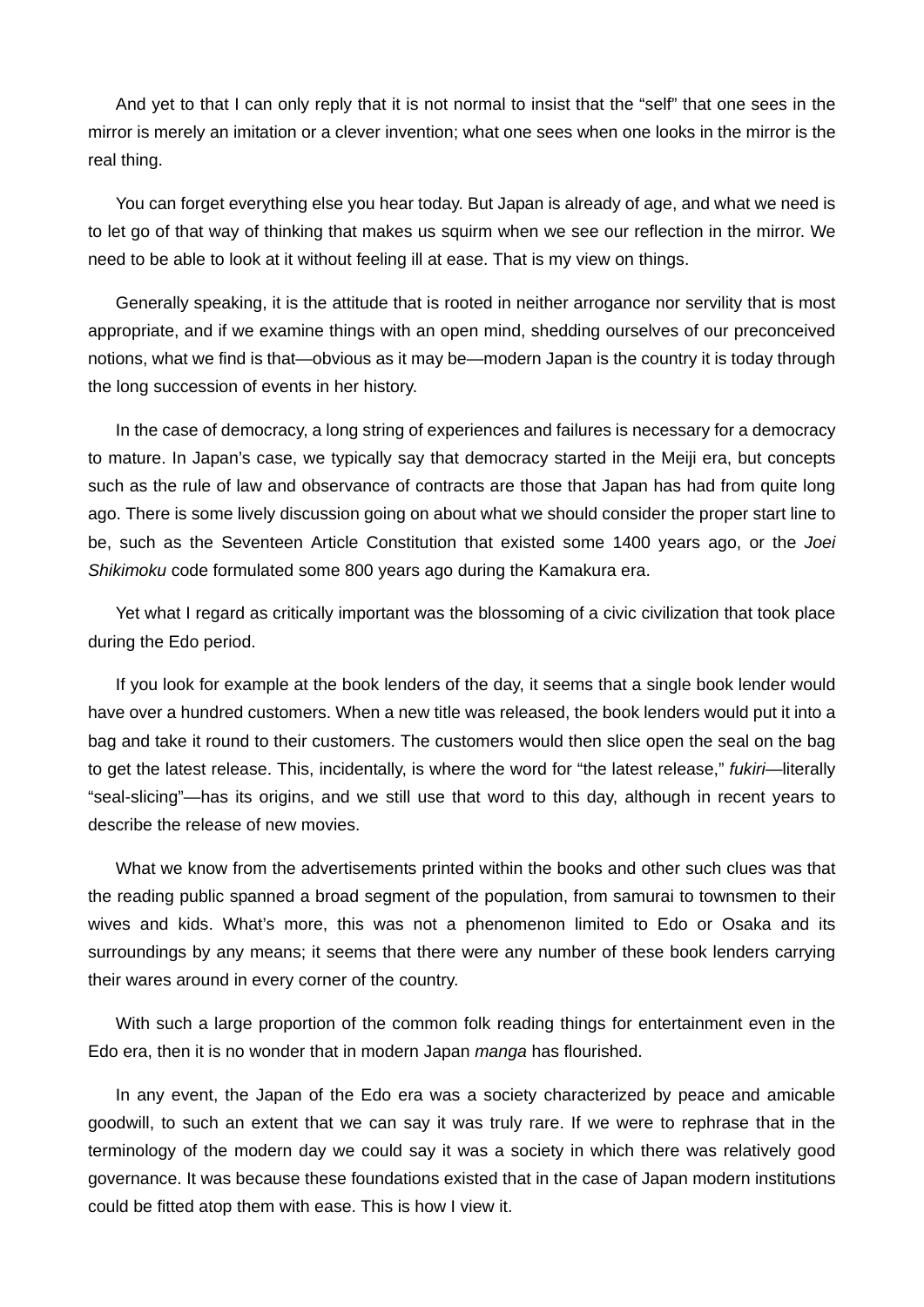Now when it comes to freedom or democracy, or human rights or the rule of law, there is not a single country on the planet that can claim perfection. Yet, that said, as we look back on history, with Japan having been honoring these universal values, what we see is that Japan deserves to be considered as one of the true veteran players out there on the field.

In addition to this, since the end of the war, Japan has been making achievements in pacifism, such that no one can possibly point a contemptuous finger at Japan. Find for me even one other country that has an organization like Japan's Self-Defense Forces, that for 60 years has shot not a single round of artillery, nor a single bullet from a gun.

Recently members of the Self-Defense Forces have been giving their all in Iraq and various other places around the globe. Thanks to those efforts, the image of a Japanese in uniform has changed dramatically. The image of Japanese in uniform as scary has disappeared, replaced instead by an image of Japanese as smiling and enthusiastic. Japanese are viewed as people who will stand alongside and undertake efforts hand-in-hand with the local people.

Now, coming as we are from this background with such achievements, when it comes to talk of "universal values" that are commonly held in the world in general, whether it be talk of democracy, or peace, freedom, or human rights, Japan will no longer hesitate to state its views. This is what I am referring to when I speak of value oriented diplomacy, and my remarks to you here today constitute both a declaration of our qualifications and an expression of our determination.

Next I would like for you to take a look around the outer edge of Eurasia—just follow that line all the way around. This belt has seen great changes upon the end of the Cold War as the curtain was being drawn on the confrontation between East and West.

It is these countries in which we hope to help build "the arc of freedom and prosperity" of which I spoke, and I would like to address this issue from now.

Why not Africa, you might say. Or what about Latin America—clearly a very important region, you could argue, keeping an eye on other parts of the globe.

I will be speaking about this in greater detail later in my remarks, but one consideration for Japan is that we are looking to strengthen our cooperation with both the EU and NATO. What naturally comes to mind upon me mentioning this fact is the band of countries I mentioned earlier forming this nice arc. This region includes countries whose systems have been undergoing great changes now that the confrontation between the East and the West has ended. My statement was that we should make that into an "arc of freedom and prosperity".

Now of course the Middle Eastern region also lies within this arc. I believe that I need another speech to address our policies concerning the Middle East, so I will not be discussing those issues in any detail today.

Concretely speaking, what I have in mind right now is Cambodia, Laos, and Vietnam, for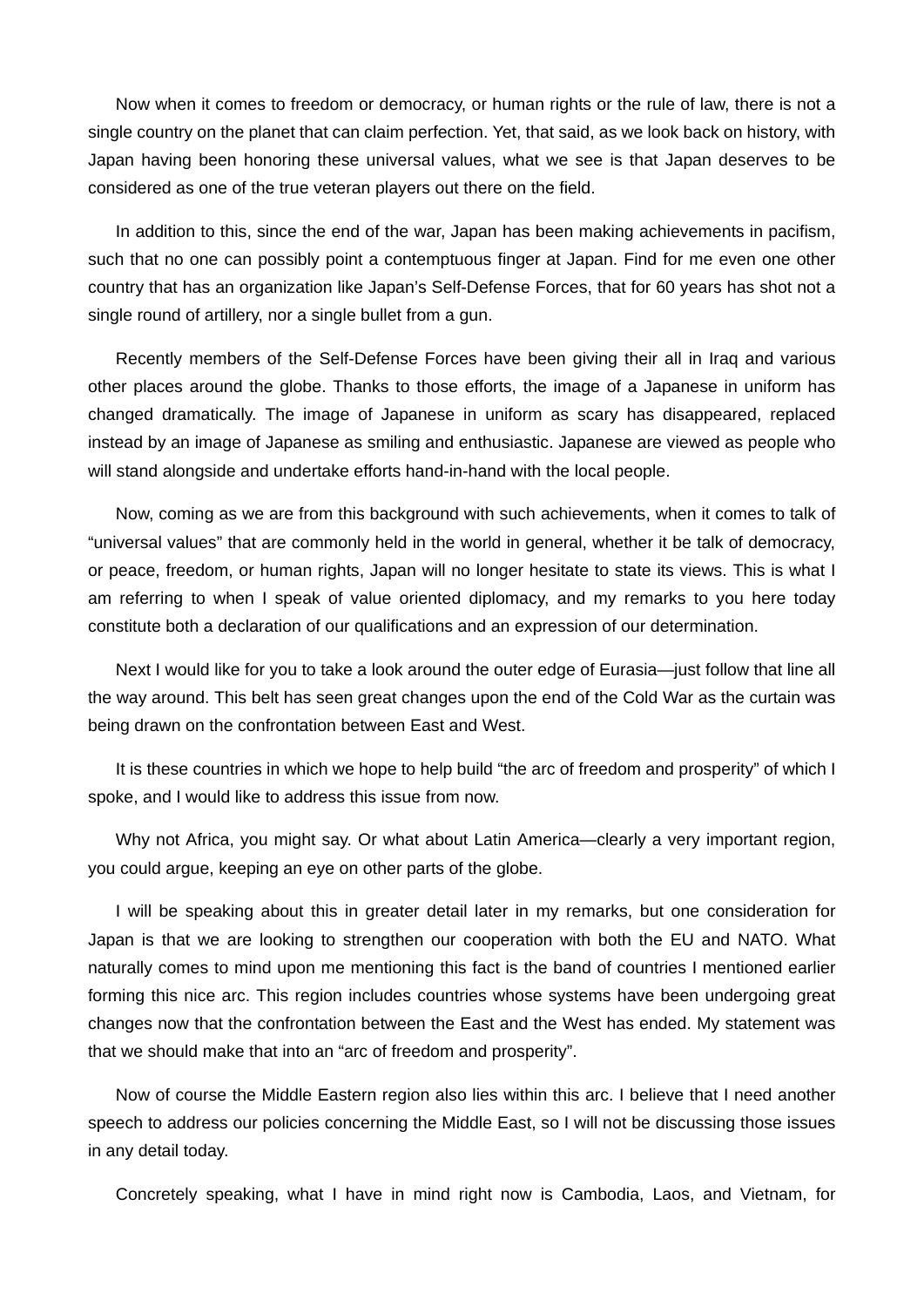example, which as a belt is sometimes referred to by the countries' initials of "CLV." In addition, there is the example of the countries of Central Asia, and the countries of the Caucasus region, such as Georgia and Azerbaijan, which are extremely important with regard to the supply of natural resources to the globe. Still further we have Ukraine, which I visited this summer, and whose capital, Kyiv, and other major cities I felt share the atmosphere of the cities of the world powers, as might be expected.

Japan seeks regular interaction with all of these countries, such as through Foreign Ministers' meetings. Through such efforts it has become much easier to grasp the situation existing in these countries.

If I were to put it into a single phrase, I would say that many countries are now walking down the road to "peace and happiness through economic prosperity and democracy." And, as I am fond of saying, this is exactly the road that Japan herself walked down after the war, and the road down which the countries of ASEAN are currently making their way.

However, democracy is a never-ending marathon. And it is the first five kilometers or so that are widely understood to be the most difficult part of all.

It is at this stage that young democracies produce a tremendous amount of what we might call "growth hormones." Those can be channeled towards creating systems which settle the society down. But within these early years there is also the case that the impulse for destruction prevails.

By no means is this pointing the finger at anyone else. A year ago, during a speech I delivered on Asian diplomacy, I noted that both before and after the war Japan too went through many times in which the pendulum of events swung drastically, and it was a result of those experiences that she has arrived at the calm stability that she now enjoys.

From now I would like to make a public commitment regarding these countries, speaking as Japan's Foreign Minister.

I will work to ensure that in the future, in this sweeping arc stretching from Northeast Asia to Central Asia and the Caucasus, Turkey, Central and Eastern Europe and the Baltic states, Japan will serve as an "escort runner" to support these countries that have just started into this truly never-ending marathon.

Let it be such that within this broad area in which this arc is drawn, these countries find their freedom and democracy, market economies, the rule of law, and respect for human rights expanding bit by bit, growing in the same way that a mere reef over time becomes an island, and later even a mountain range.

In assisting countries as they take these steps forward, Japan aims to usher in a world order that is tranquil and peaceful.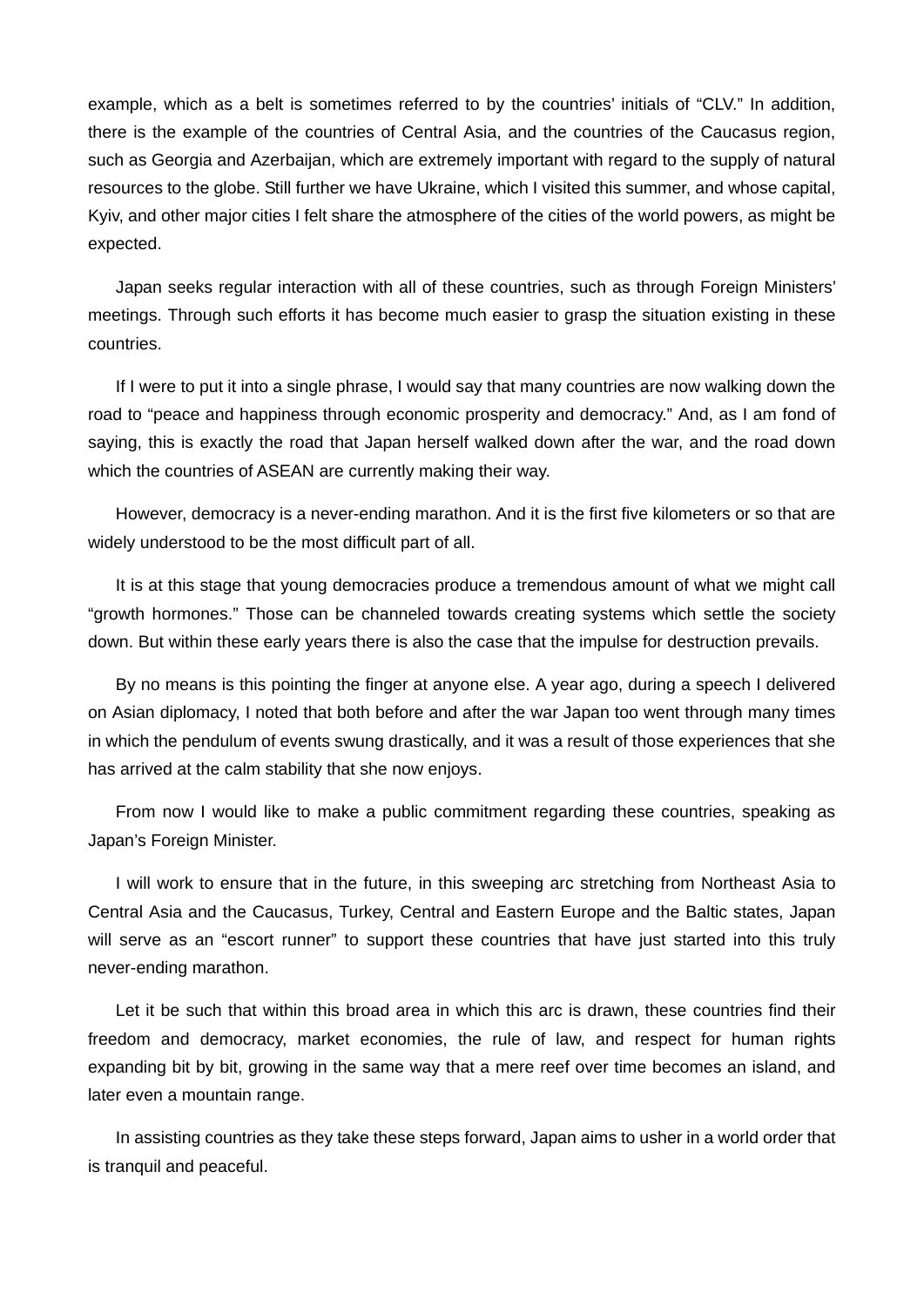Japan is one of the major powers whose vital interests are entrusted to the stability of the world system. As Japan pursues its three major points of national interest, namely her own survival, stability, and prosperity, what is clear is that for a country of Japan's size, no event occurring in the world can be ignored as being of no relation or interest.

With that in mind, I firmly believe that Japan must make its ties even firmer with friendly nations that share the common views and interests, namely of course the United States as well as Australia, India, and the member states of the EU and NATO, and at the same time work with these friends towards the expansion of this "arc of freedom and prosperity".

If you will allow me to add one small supplementary note here, it would be that Japan's relations with India certainly pale in comparison to, for example, her relations with China. If we look at the flow of people between our countries, we see that Japan and China have a flow of some 4.17 million people annually, whereas Japan and India have only 150,000. And whereas some 80,000 Chinese students are studying in Japan every year, the number of Indians studying here is only a small fraction of that, at about 400 students. Furthermore the number of direct flights between Japan and China now total 676 a week, whereas weekly direct flights between Japan and India number only 11. In light of this, I believe that we must take steps to improve the situation dramatically over the next few years.

I believe that you have come to understand what I mean by designing an "arc of freedom and prosperity", but I believe the natural question then becomes one of what exactly that effort entails.

None of this should be construed as Japan merely striking some sort of dramatic pose without any sort of achievements to back up its stance.

Ten years ago, at the Lyon Summit of 1996, Japan announced the Partnership for Democratic Development, or PDD for short, a name which was given to it by the Ministry of Foreign Affairs at the time. The PDD was a means for lending a hand to young democracies as they built their mechanisms for governance.

As one part of this, Japan has a history of various achievements, having provided concentrated assistance in the form of fundamental groundwork in nation-building, most notably the formulation of legal systems and judicial systems, for countries such as Cambodia, Laos, and Vietnam in the CLV nations as well as Mongolia and Uzbekistan. All of these had experienced the difficulties of moving towards democratization and market economies. Yet such assistance constitutes only a fraction of what PDD entails. If you do not know what else it entails, that has implications for how poorly we have been getting our message out.

Allow me to mention one more thing here along those lines of not getting our message out sufficiently. In the closing months of the Cold War, Japan provided tremendous amounts of assistance to the countries of Eastern Europe, and I would like to tell you more about that today.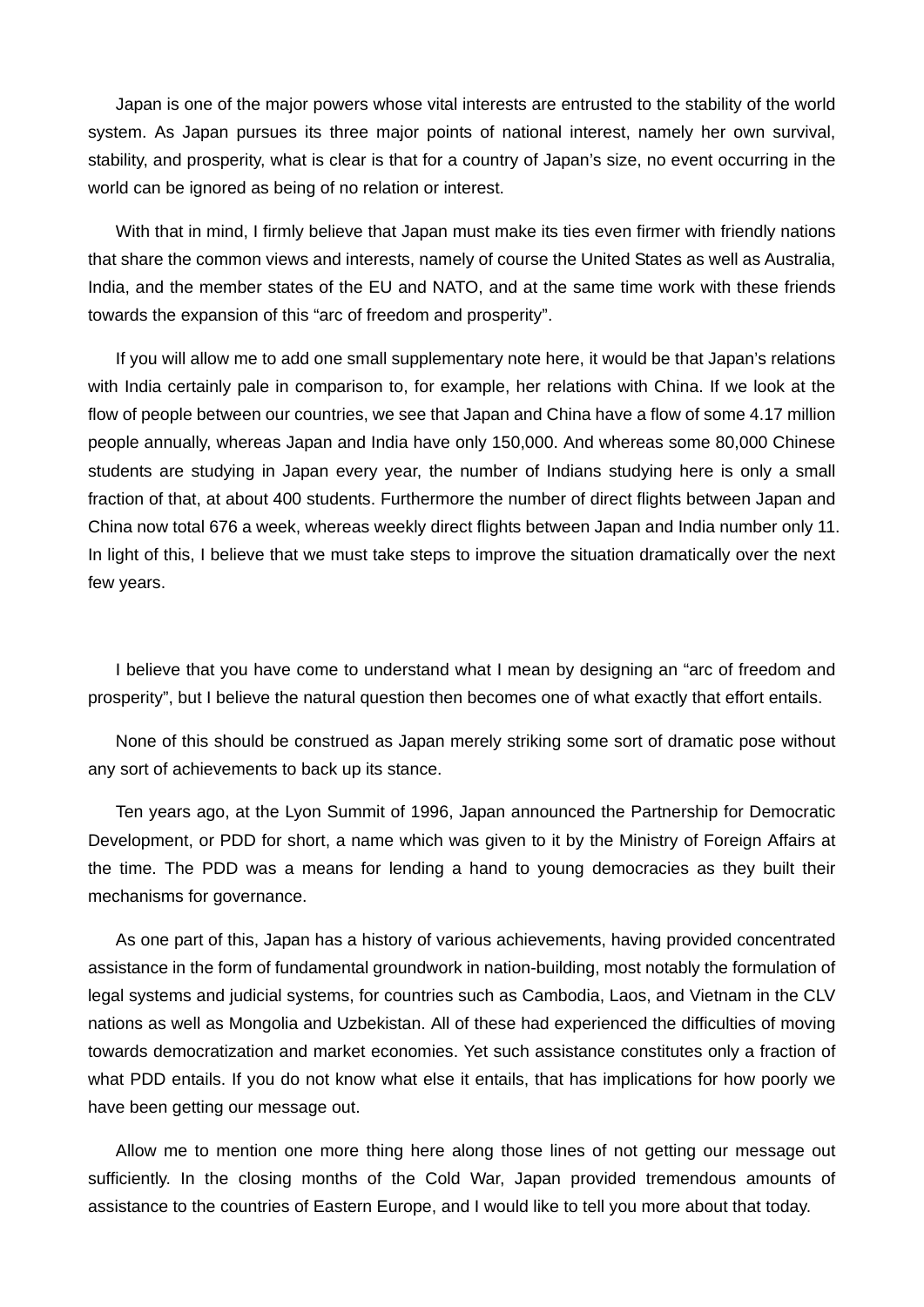It was the summer of 1989, and the Berlin Wall had still not fallen, but predictions to that effect were getting stronger by the day. At that juncture, the Government of Japan took the opportunity of the Arch Summit to hammer out a proposal, saying that it was prepared to provide large-scale financial assistance to Poland and Hungary.

The following January, during a trip to Berlin, which had literally just experienced the fall of the Wall, then-Prime Minister Toshiki Kaifu announced financial assistance measures to Poland and Hungary totaling 1.95 billion US dollars, which was more than 280 billion Japanese yen, thereby making good on that pledge.

In Bosnia and Herzegovina, in the closing weeks of the conflict in 1995, Japan pledged to deliver 500 million dollars in financial assistance. That was the second-largest bilateral contribution after that of the United States, and the reaction at the time was largely one of "Why would Japan go to such lengths?" Yet today the understanding there seems to be that it was Japan that provided the most useful assistance of all.

If this was not a case of value oriented diplomacy, then tell me, what was it? Japan has a commendable track record demonstrating her commitment toward the formation of an "arc of freedom and prosperity", and this commitment has existed since long before anyone expressed the concept

of this arc explicitly in words.

Japan's accomplishments in Asia have also been particularly noteworthy, I would argue. From 1997 to 1998, Korea and the major countries of ASEAN all experienced a currency crisis simultaneously. At that time Japan was experiencing the very worst of its deflationary recession. Yet in October 1998, Japan provided financial assistance measures to these countries totaling 30 billion US dollars, that is, over 4 trillion Japanese yen, with Korea receiving 8.4 billion US dollars, Indonesia receiving 3.0 billion dollars, and so on. Roughly ten years have passed since that time, and what we find is that both Korea and ASEAN have become champions of the "arc of freedom and prosperity".

In other words, this new axis for our diplomacy of which I am speaking today is really nothing new for Japan at all. It is in fact nothing more than giving a name to the diplomatic achievements that Japan has built up one by one in exactly this area over the last 16 or 17 years, as well as giving it a new positioning within our overall diplomacy.

That said, without such a name, you can hardly be aware of the deeper significance of what you yourself are doing. Policies lacking a name are soon forgotten by the public at large, whether the public at home or the public abroad. Therefore, having that label is crucial. Renewing our awareness of this fact and giving a clear label to this diplomacy are in fact what constitute the truly "new" part of this new diplomatic axis I have been describing today.

The CLV-Japan Summit and the Foreign Ministers' Meeting of the CLV and Japan, Central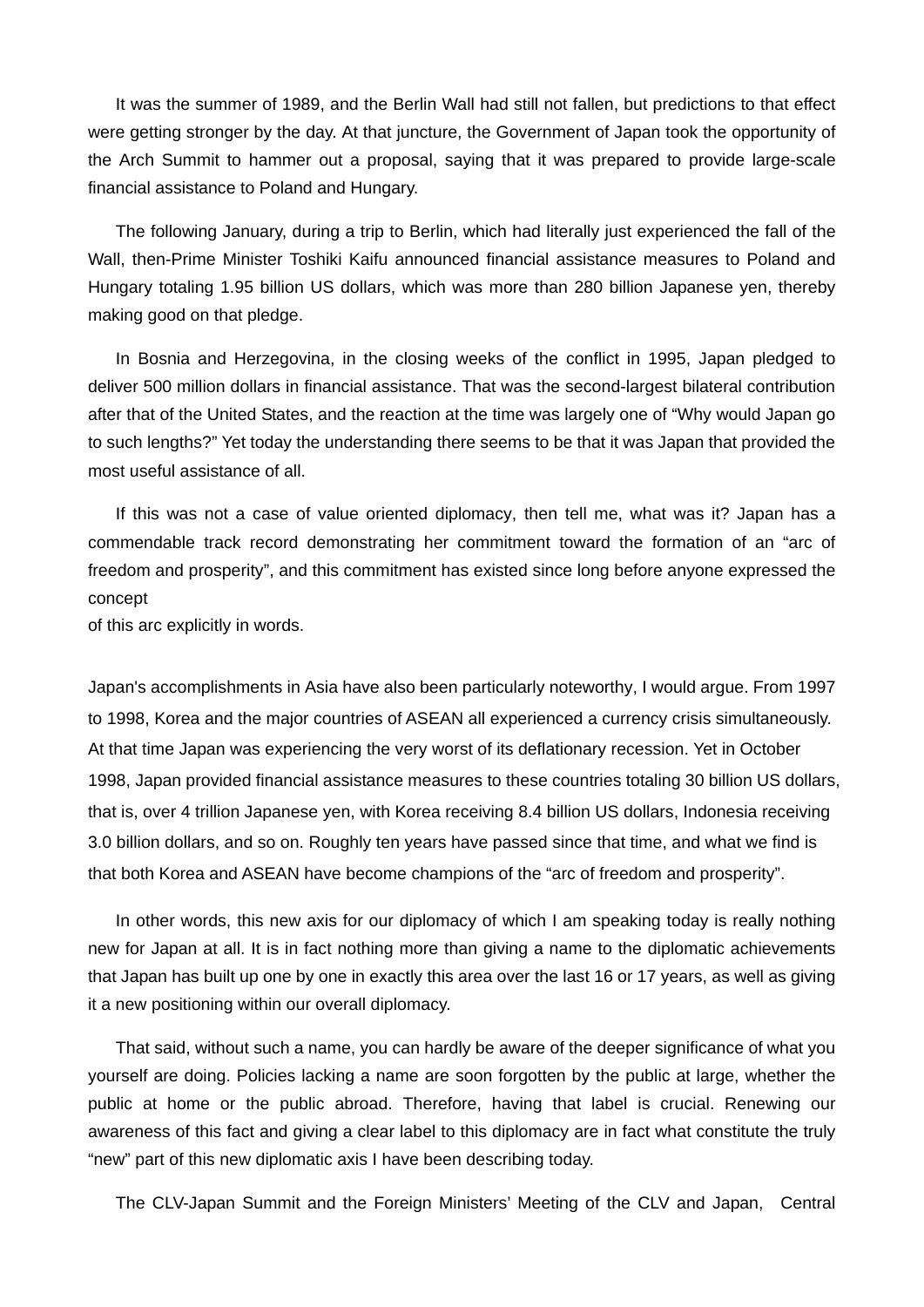Asia + Japan Dialogue, and dialogues with the Visegrad Four, or "V4" group of four Central European nations, namely the Czech Republic, Hungary, Poland, and Slovakia, are among the key meetings that have been convened to date. Japan considers it critical to build up dialogues with these groups, making them regular meetings, and working to fully realize the potential of those that already convene regularly, first and foremost ensuring that the meetings with the relevant countries are held with sufficient frequency. On a bilateral level, Japan has already begun this process with Afghanistan.

At such times, the wisest way for us to go about building these connections is to count on nearby countries with a deep understanding of Japan as a toehold, so to speak. Some examples that immediately spring to mind are Turkey, which is truly a treasure house of knowledge about the Middle East and Central Asia, and Poland, which is so very dependable in coming to understand Ukraine.

Poland I am afraid I have never had the good fortune to visit, but former Prime Minister Junichiro Koizumi paid a visit in August of 2003 and was delighted to find that Poland is much, much more than the land of Chopin.

Andrzej Wajda, world-renowned director of such movies as *Ashes and Diamonds*, used the money he received upon being awarded the Kyoto Prize by Dr. Kazuo Inamori of the Kyocera Corporation to create the Manggha Centre of Japanese Art and Technology in Krakow. The "manggha" in the Centre's name refers to none other than the Hokusai Manga, and the Centre itself houses *Ukiyoe* works that the young Wajda had found moving, gathered from certain collector.

The degree to which modern Japanese manga has become popular in Poland today is truly amazing, and in my own manga collection I am honored to have a copy of the Polish version of *Inu Yasha*, a gift to me from the Polish Foreign Minister.

Now in Poland there is a university that has the name "Japan" in it, namely the Polish-Japanese Institute of Information Technology. This university, in cooperation with the UNDP, or United Nations Development Programme, has received financial assistance from Japan of some 350,000 US dollars in total, and using this financing as a base it has been undertaking the project "Transfer of IT Technology to Ukraine." This project attempts to establish a distance learning system utilizing leading-edge technology.

In other words, we are looking to increase our cooperation with countries that have a deep understanding of Japan and that have advantages both geographically and culturally in providing assistance strategically to promising countries within the "arc of freedom and prosperity". Cooperation with countries in just that position, such as Poland, proves to be tremendously worthwhile.

Many former socialist countries, such as Poland, Hungary, and the three Baltic states, joined the European Union in May of 2004. In so doing, they underwent a sudden transformation from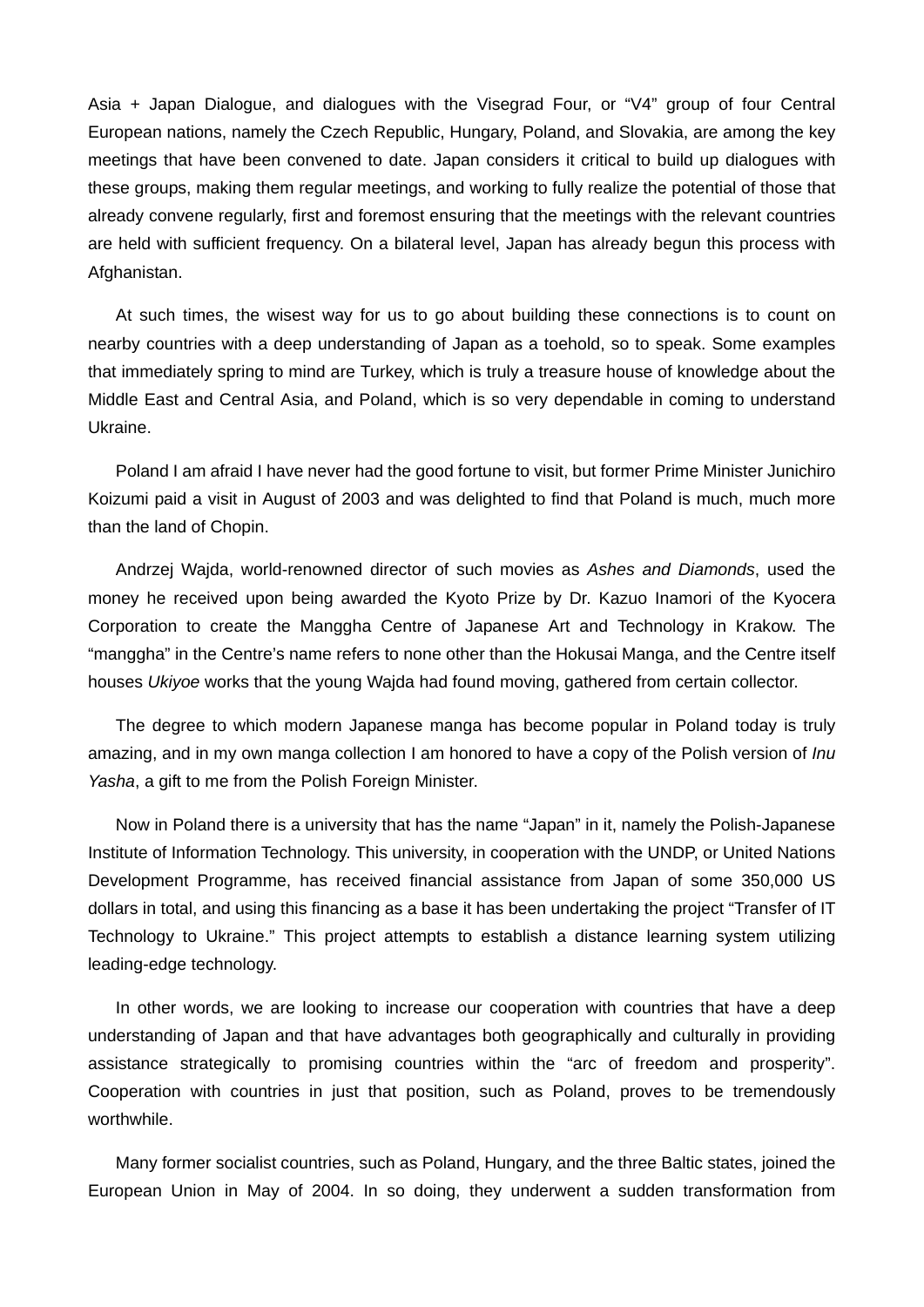aid-receiving nations to aid-providing nations.

With the "arc of freedom and prosperity" extending all the way to the Baltic Sea, in order not to see gaps develop within this belt, it is essential to bring stability to the so-called "GUAM" nations—that is, Georgia, Ukraine, Azerbaijan, and Moldova.

It was awareness of this that brought Ukraine, Georgia, Lithuania, and Romania together to form the Community of Democratic Choice, or CDC, a year ago. The objective of the Community is quite straightforwardly the formation of stronger roots for democracy in the Baltic-Black Sea region as well as in the Caspian Sea area—that is, in this very region where I have envisioned an "arc of freedom and prosperity".

Japan is of the view that we should foster as many opportunities as possible for contact with the countries of the CDC as well as countries such as those in the GUAM nations. To reiterate a point I made earlier, we consider that in such cases it is best to pursue cooperation with countries that are capable of partnering with Japan.

Incidentally, Japan is now working to increase significantly its number of overseas establishments as well as its number of foreign service personnel as part of its efforts to strengthen Japan's diplomatic effectiveness. Japan does not currently have what I would consider satisfactory diplomatic functions within the countries of the GUAM that I mentioned earlier or certain other regions, and it is imperative that we enhance the level at an early time.

In closing today, I would like to leave you with some final thoughts.

We all know the line from the English poet Kipling that "East is East, and West is West, and never the twain shall meet." To tweak that line slightly, we can say that East and West don't have many opportunities to meet up with each other.

Yet this past May, I was on a visit to NATO headquarters in Brussels, Belgium, and when I was there I delivered a rather in-depth speech. In brief, I stated that the Self-Defense Forces of Japan and NATO will surely have the opportunity to expand the scope of their cooperation with regard to conflict prevention and peacebuilding around the globe. I also proposed that in anticipation of this, we should have close interaction starting in the immediate future.

And so East heads West, and West heads East, and with wings thus spread to fly, it is no longer a rarity to see Japan and NATO working side by side, undertaking efforts in places from the Indian Ocean to Afghanistan.

Today I spoke to you about Japan's enthusiasm for building an "arc of freedom and prosperity" around the outer rim of the Eurasian continent through diplomacy that emphasizes values.

Japan is second to none in holding dear the values of freedom, democracy, and respect for